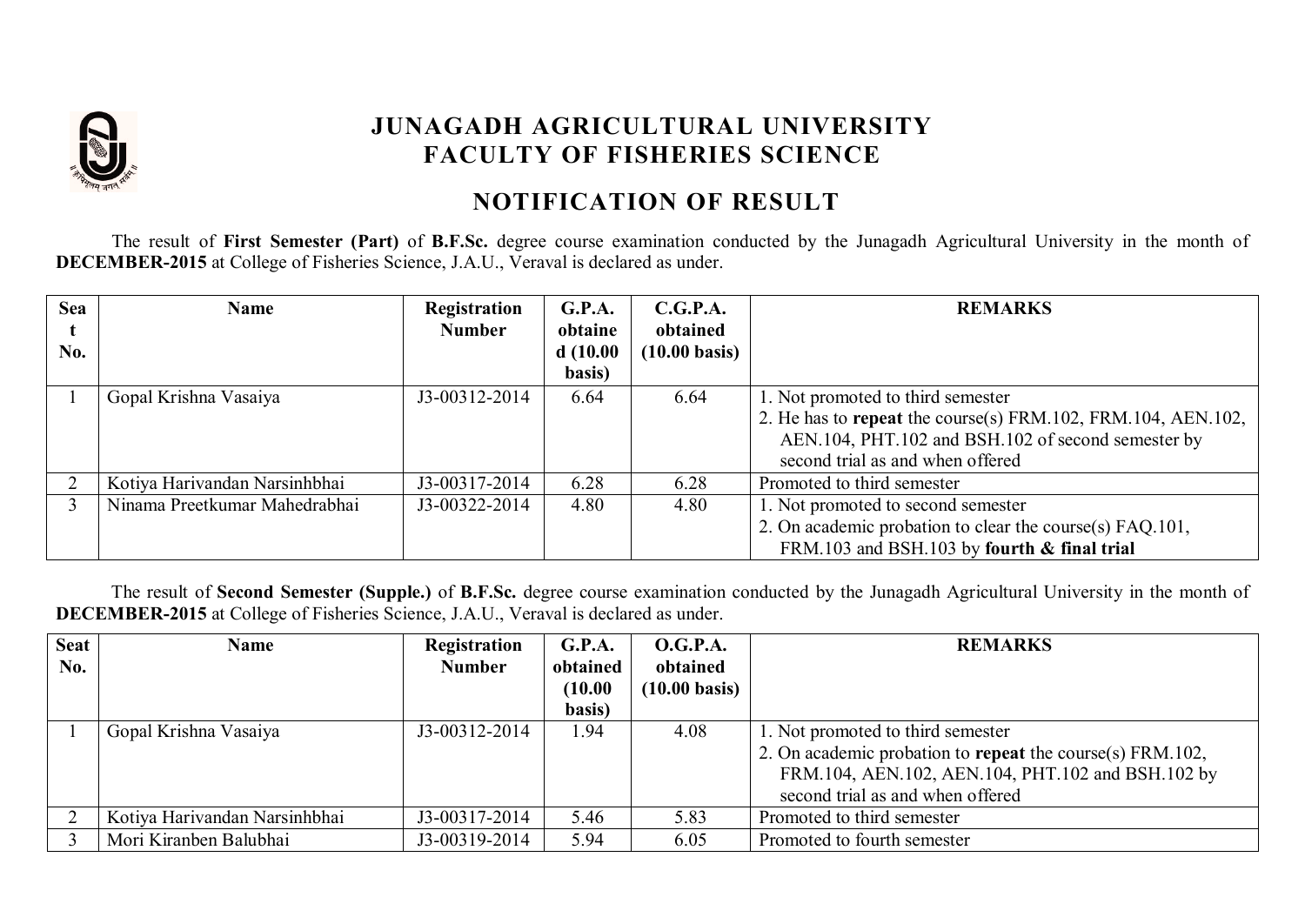| <b>Seat</b><br>No. | Name                           | Registration<br><b>Number</b> | G.P.A.<br>obtained<br>(10.00)<br>basis) | <b>O.G.P.A.</b><br>obtained<br>$(10.00 \text{ basis})$ | <b>REMARKS</b>              |
|--------------------|--------------------------------|-------------------------------|-----------------------------------------|--------------------------------------------------------|-----------------------------|
|                    | Patel Gunjankumar Jagadishbhai | J3-00325-2014                 | 5.82                                    | 5.93                                                   | Promoted to fourth semester |
|                    | Patel Ketul Malaykumar         | J3-00326-2014                 | 5.88                                    | 5.81                                                   | Promoted to fourth semester |
|                    | Solenki Viken Babubhai         | J3-00328-2014                 | 5.92                                    | 6.03                                                   | Promoted to fourth semester |
|                    | Thummar Parthkumar Prakashbhai | J3-00332-2014                 | 5.96                                    | 6.12                                                   | Promoted to fourth semester |

 The result of **Third Semester (Regular)** of **B.F.Sc.** degree course examination conducted by the Junagadh Agricultural University in the month of **DECEMBER-2015** at College of Fisheries Science, J.A.U., Veraval is declared as under.

| <b>Seat</b> | <b>Name</b>                       | <b>Registration</b> | G.P.A.   | <b>O.G.P.A.</b>         | <b>REMARKS</b>                 |
|-------------|-----------------------------------|---------------------|----------|-------------------------|--------------------------------|
| No.         |                                   | <b>Number</b>       | obtained | obtained                |                                |
|             |                                   |                     | (10.00)  | $(10.00 \text{ basis})$ |                                |
|             |                                   |                     | basis)   |                         |                                |
|             | Agiya Akash Parsotambhai          | J3-00298-2014       | 6.64     | 7.53                    | Promoted to fourth semester    |
|             | Balapareeya Afasanaben Mahmadbhai | J3-00299-2014       | 7.56     | 7.48                    | Promoted to fourth semester    |
| 3           | Barad Vishvaben Narendrabhai      | J3-00300-2014       | 6.89     | 7.26                    | Promoted to fourth semester    |
| 4           | Bhensla Hareshree Prabhudasbhai   | J3-00301-2014       | 5.73     | 6.10                    | Promoted to fourth semester    |
|             | Chauhan Ankitaben Kanjibhai       | J3-00302-2014       | 7.30     | 7.54                    | Promoted to fourth semester    |
| 6           | Chauhan Mamataben Raghubhai       | J3-00303-2014       | 6.94     | 7.43                    | Promoted to fourth semester    |
|             | Chavada Sarman Rambhai            | J3-00258-2013       | 5.80     | 6.06                    | Promoted to fourth semester    |
| 8           | Chudasama Ekta Maheshbhai         | J3-00304-2014       | 6.58     | 6.29                    | Promoted to fourth semester    |
| 9           | Chudasma Niharikaben Jayantbhai   | J3-00305-2014       | 7.33     | 7.29                    | Promoted to fourth semester    |
| 10          | Dabhi Rajkumar Mandabhai          | J3-00306-2014       | 7.02     | 7.38                    | Promoted to fourth semester    |
| 11          | Fofandi Durga Chuneelal           | J3-00308-2014       | 6.45     | 7.01                    | Promoted to fourth semester    |
| 12          | Gadhiya Sonal Jesalbhai           | J3-00309-2014       | 8.00     | 8.24                    | Promoted to fourth semester    |
| 13          | Gohel Nirabhay Dineshbhai         | J3-00310-2014       | 7.29     | 7.85                    | Promoted to fourth semester    |
| 14          | Gohil Nihareeka Jitubhai          | J3-00311-2014       | 6.12     | 6.60                    | Promoted to fourth semester    |
| 15          | Gosiya Aditya Laxmidasbhai        | J3-00313-2014       | 7.13     | 7.02                    | Promoted to fourth semester    |
| 16          | Jora Kirankumar Mandabhai         | J3-00315-2014       | 6.87     | 7.31                    | Promoted to fourth semester    |
| 17          | Kalariya Jigar Ashokkumar         | J3-00268-2013       | 5.33     | 5.84                    | 1. Promoted to fourth semester |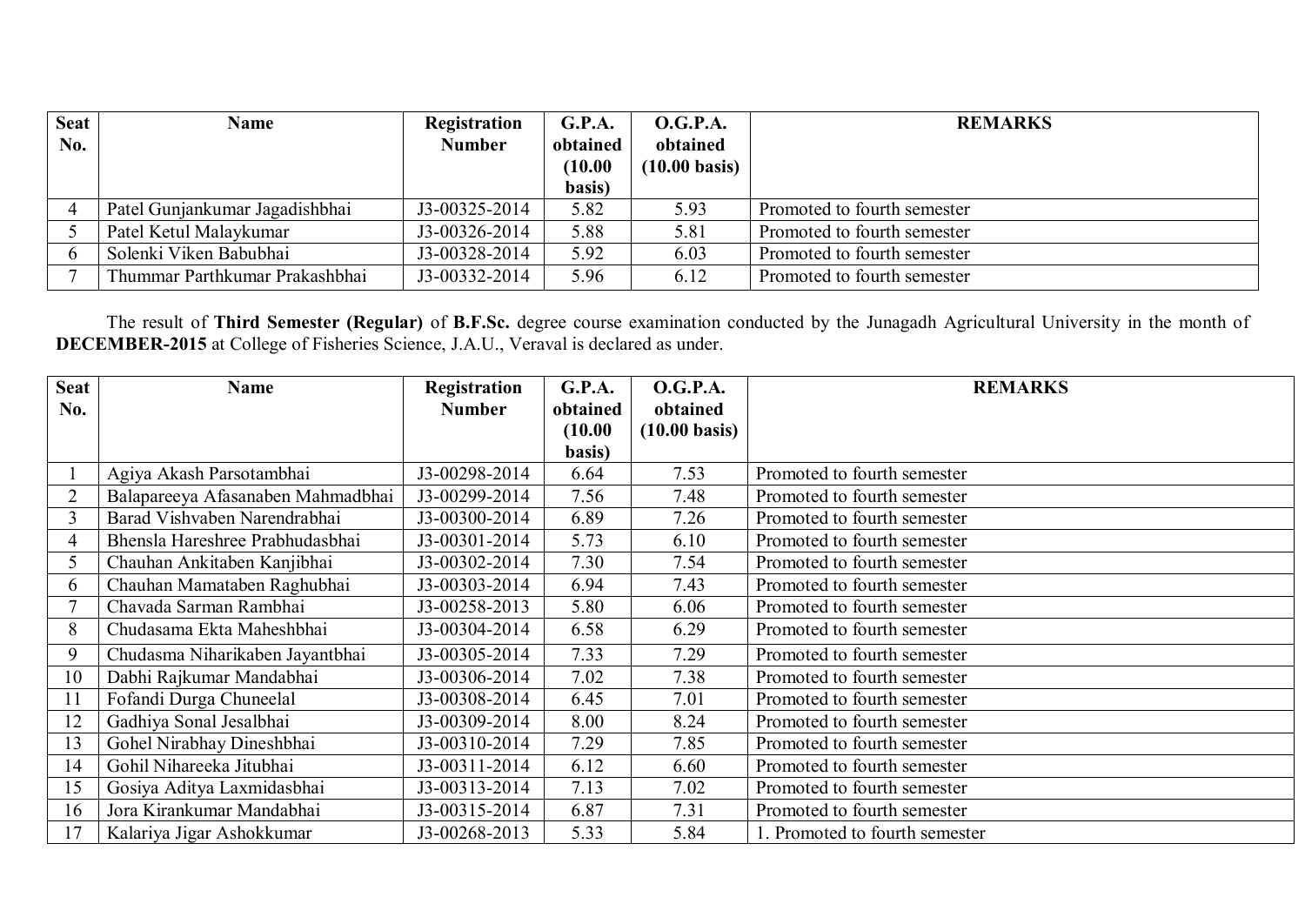|    |                                |               |                   |      | 2. On academic probation to clear the course(s) FAQ.203 and         |
|----|--------------------------------|---------------|-------------------|------|---------------------------------------------------------------------|
|    |                                |               |                   |      | FRM.201 by second trial                                             |
| 18 | Katira Chiragkumar Dudabhai    | J3-00316-2014 | 7.04              | 7.21 | Promoted to fourth semester                                         |
| 19 | Makrani Rehanavaz Abdulkarim   | J3-00318-2014 | 5.85              | 6.03 | Promoted to fourth semester                                         |
| 20 | Mori Kiranben Balubhai         | J3-00319-2014 | 5.43              | 5.85 | 1. Promoted to fourth semester                                      |
|    |                                |               |                   |      | 2. On academic probation to clear the course(s) FAQ.203 and         |
|    |                                |               |                   |      | FRM.201 by second trial                                             |
| 21 | Motivarash Yagnesh Bhagwanji   | J3-00320-2014 | 7.75              | 8.29 | Promoted to fourth semester                                         |
| 22 | Naghera Hardik Mensibhai       | J3-00321-2014 | 6.03              | 6.17 | Promoted to fourth semester                                         |
| 23 | Parmar Vishalbhai Ishwarbhai   | J3-00324-2014 | 6.13              | 6.15 | Promoted to fourth semester                                         |
| 24 | Patel Gunjankumar Jagadishbhai | J3-00325-2014 | 5.46              | 5.78 | 1. Promoted to fourth semester                                      |
|    |                                |               |                   |      | 2. On academic probation to clear the course(s) FRM.201 by second   |
|    |                                |               |                   |      | trial                                                               |
| 25 | Patel Ketul Malaykumar         | J3-00326-2014 | 5.52              | 5.71 | Promoted to fourth semester                                         |
|    |                                |               |                   |      | 2. On academic probation to clear the course(s) FRM.201 by second   |
|    |                                |               |                   |      | trial                                                               |
| 26 | Sikotariya Jatin Nanjibhai     | J3-00287-2013 | 5.26              | 5.49 | Promoted to fourth semester                                         |
|    |                                |               |                   |      | 2. On academic probation to clear the course(s) FAQ.203, RM.201 and |
|    |                                |               |                   |      | AEN.201 by second trial                                             |
| 27 | Solanki Jyotsnaben Balubhai    | J3-00327-2014 | 6.64              | 7.22 | Promoted to fourth semester                                         |
| 28 | Solenki Viken Babubhai         | J3-00328-2014 | 4.95              | 5.68 | 1. Promoted to fourth semester                                      |
|    |                                |               |                   |      | 2. On academic probation to clear the course(s) FAQ.203, FRM.201    |
|    |                                |               |                   |      | and AEN.201 by second trial                                         |
| 29 | Suyani Nitin Kanji             | J3-00329-2014 | 8.73              | 8.72 | Promoted to fourth semester                                         |
| 30 | Tank Darshanaben Mansukhbhai   | J3-00330-2014 | 8.17              | 8.23 | Promoted to fourth semester                                         |
| 31 | Tanna Poojaben Dineshkumar     | J3-00331-2014 | 7.70              | 7.70 | Promoted to fourth semester                                         |
| 32 | Thummar Parthkumar Prakashbhai | J3-00332-2014 | 5.77              | 6.01 | 1. Promoted to fourth semester                                      |
|    |                                |               |                   |      | 2. On academic probation to clear the course(s) FRM.201 by second   |
|    |                                |               |                   |      | trial                                                               |
| 33 | Vadher Prafulkumar Nathubhai   | J3-00333-2014 | $\overline{5.95}$ | 6.19 | Promoted to fourth semester                                         |
|    |                                |               |                   |      | 2. On academic probation to clear the course(s) FRM.201 by second   |
|    |                                |               |                   |      | trial                                                               |
| 34 | Vala Divyaben Ranvirbhai       | J3-00334-2014 | 7.89              | 7.87 | Promoted to fourth semester                                         |
| 35 | Vandarwala Urmila Gautambhai   | J3-00335-2014 | 7.94              | 7.97 | Promoted to fourth semester                                         |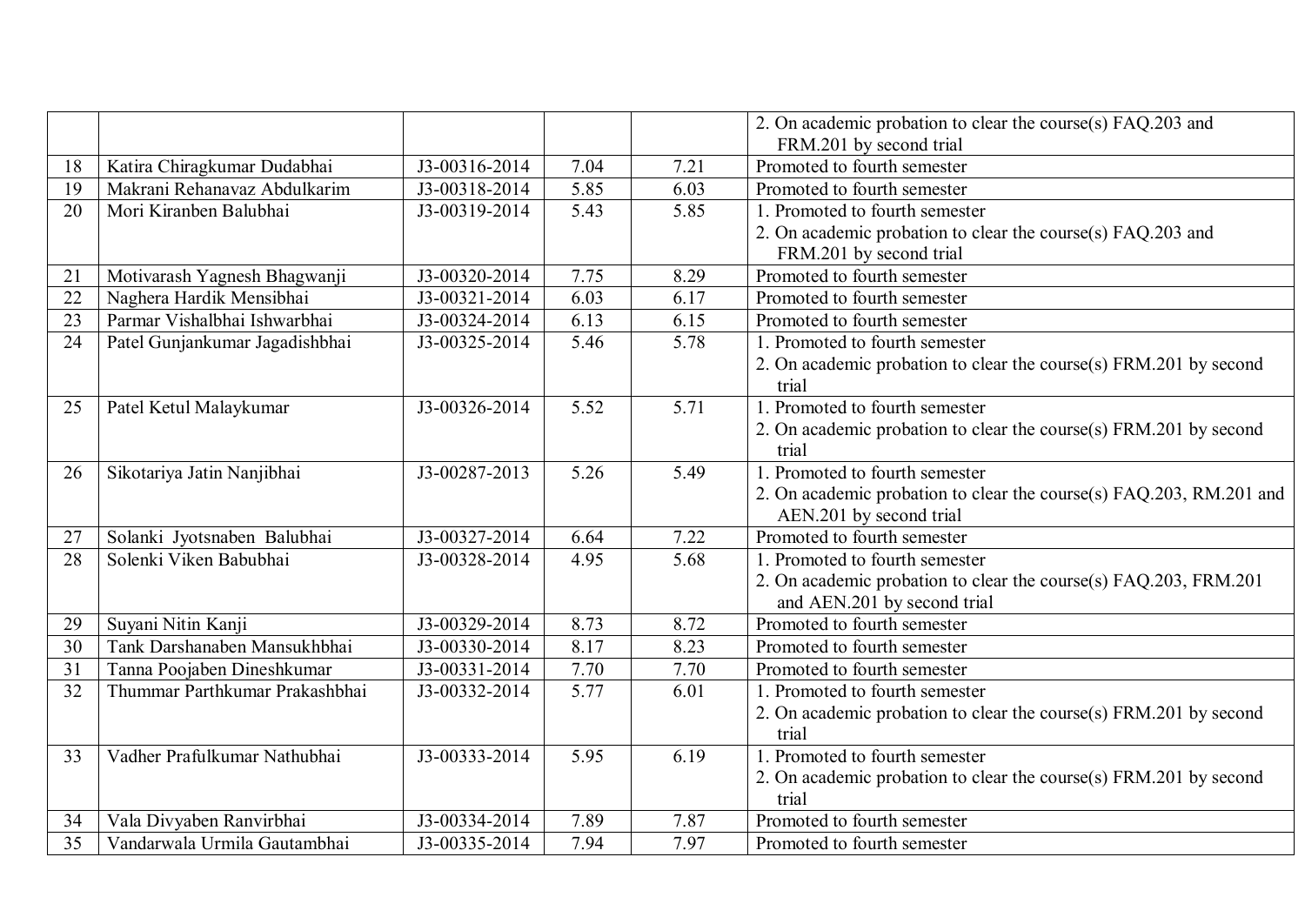The result of **Fourth Semester (Supple.)** of **B.F.Sc.** degree course examination conducted by the Junagadh Agricultural University in the month of **DECEMBER-2015** at College of Fisheries Science, J.A.U, Veraval is declared as under.

| <b>Seat</b>    | <b>Name</b>                     | <b>Registration</b> | G.P.A.   | <b>O.G.P.A.</b> | <b>REMARKS</b>             |
|----------------|---------------------------------|---------------------|----------|-----------------|----------------------------|
| No.            |                                 | <b>Number</b>       | obtained | obtained        |                            |
|                |                                 |                     | (10.00)  | (10.00)         |                            |
|                |                                 |                     | basis)   | basis)          |                            |
|                | Bamaniya Avinash Maganbhai      | J3-00247-2013       | 5.85     | 5.88            | Promoted to sixth semester |
| $\overline{2}$ | Barad Kamaleshbhai Ramasingbhai | J3-00250-2013       | 5.95     | 5.98            | Promoted to sixth semester |
| $\overline{3}$ | Barad Piyushkumar Kanabhai      | J3-00251-2013       | 6.06     | 6.34            | Promoted to sixth semester |
| $\overline{4}$ | Baraiya Axay Nathu              | J3-00252-2013       | 5.92     | 6.03            | Promoted to sixth semester |
| 5              | Bhalodiya Keyuben Hiteshbhai    | J3-00253-2013       | 7.22     | 7.25            | Promoted to sixth semester |
| 6              | Bhutti Jalpaben Kanjeebhai      | J3-00255-2013       | 5.90     | 6.09            | Promoted to sixth semester |
| $\overline{7}$ | Dodiya Mahipatsinh Devdasbhai   | J3-00260-2013       | 5.97     | 6.35            | Promoted to sixth semester |
| 8              | Fulbariya Yogesh Shantilal      | J3-00261-2013       | 5.92     | 6.23            | Promoted to sixth semester |
| 9              | Gohel Akash Chunilal            | J3-00216-2012       | 6.13     | 5.91            | Promoted to sixth semester |
| 10             | Goriya Dinesh Bhimshi           | J3-00265-2013       | 6.69     | 6.42            | Promoted to sixth semester |
| 11             | Kalasariya Dipak Dhirubhai      | J3-00269-2013       | 6.69     | 6.50            | Promoted to sixth semester |
| 12             | Katariya Kinjal Rambhai         | J3-00272-2013       | 5.79     | 5.80            | Promoted to sixth semester |
| 13             | Mevada Jigneshkumar Nanjibhai   | J3-00275-2013       | 5.95     | 6.32            | Promoted to sixth semester |
| 14             | Mori Miraben Ranvirbhai         | J3-00277-2013       | 6.81     | 6.61            | Promoted to sixth semester |
| 15             | Pargi Narendrakumar Arjunsinh   | J3-00281-2013       | 5.98     | 5.87            | Promoted to sixth semester |
| 16             | Patel Nikunjkumar Kiritbhai     | J3-00283-2013       | 5.92     | 6.03            | Promoted to sixth semester |
| 17             | Rathod Jayesh Babubhai          | J3-00284-2013       | 6.01     | 6.01            | Promoted to sixth semester |
| 18             | Taral Pravinkumar Vaghabhai     | J3-00292-2013       | 6.10     | 5.99            | Promoted to sixth semester |
| 19             | Vala Omdevsinh Jayvantsinh      | J3-00296-2013       | 6.64     | 6.80            | Promoted to sixth semester |

The result of **Fifth Semester (Regular)** of **B.F.Sc.** degree course examination conducted by the Junagadh Agricultural University in the month of **DECEMBER-2015** at College of Fisheries Science, J.A.U., Veraval is declared as under.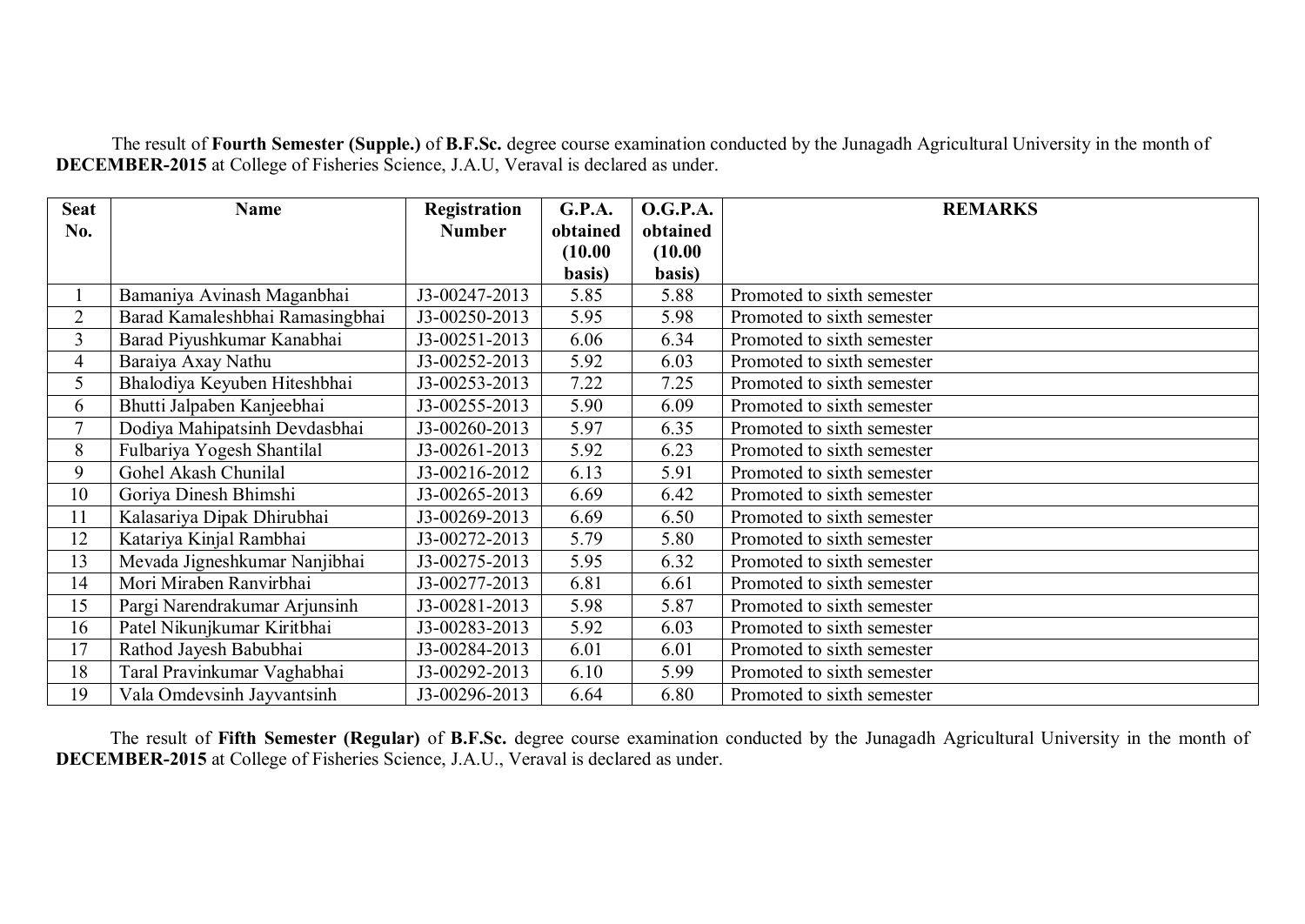| <b>Seat</b>    | <b>Name</b>                     | Registration  | <b>G.P.A.</b> | <b>O.G.P.A.</b> | <b>REMARKS</b>                                                    |
|----------------|---------------------------------|---------------|---------------|-----------------|-------------------------------------------------------------------|
| No.            |                                 | <b>Number</b> | obtained      | obtained        |                                                                   |
|                |                                 |               | (10.00)       | (10.00)         |                                                                   |
|                |                                 |               | basis)        | basis)          |                                                                   |
|                | Anjani Milan Harilal            | J3-00245-2013 | 6.79          | 6.34            | Promoted to sixth semester                                        |
| $\overline{2}$ | Badarsai Kinjal Vinodbhai       | J3-00246-2013 | 7.75          | 7.73            | Promoted to sixth semester                                        |
| $\overline{3}$ | Bamaniya Avinash Maganbhai      | J3-00247-2013 | 6.23          | 5.95            | 1. Promoted to sixth semester                                     |
|                |                                 |               |               |                 | 2. On academic probation to clear the course(s) FAQ.301 by second |
|                |                                 |               |               |                 | trial                                                             |
| 4              | Bamaniya Vrushankkumar Ramji    | J3-00248-2013 | 7.38          | 6.59            | Promoted to sixth semester                                        |
| 5              | Bambhaniya Dharmesh Manubhai    | J3-00249-2013 | 6.88          | 6.60            | Promoted to sixth semester                                        |
| 6              | Barad Kamaleshbhai Ramasingbhai | J3-00250-2013 | 5.61          | 5.90            | 1. Promoted to sixth semester                                     |
|                |                                 |               |               |                 | 2. On academic probation to clear the course(s) FAQ.301 by second |
|                |                                 |               |               |                 | trial                                                             |
| $\overline{7}$ | Barad Piyushkumar Kanabhai      | J3-00251-2013 | 6.88          | 6.45            | Promoted to sixth semester                                        |
| 8              | Baraiya Axay Nathu              | J3-00252-2013 | 6.21          | 6.07            | 1. Promoted to sixth semester                                     |
|                |                                 |               |               |                 | 2. On academic probation to clear the course(s) FAQ.301 and       |
|                |                                 |               |               |                 | FAQ.305 by second trial                                           |
| 9              | Bhalodiya Keyuben Hiteshbhai    | J3-00253-2013 | 7.44          | 7.29            | Promoted to sixth semester                                        |
| 10             | Bhatt Jay Rajeshbhai            | J3-00254-2013 | 6.30          | 6.51            | Promoted to sixth semester                                        |
| 11             | Bhutti Jalpaben Kanjeebhai      | J3-00255-2013 | 5.91          | 6.06            | 1. Promoted to sixth semester                                     |
|                |                                 |               |               |                 | 2. On academic probation to clear the course(s) FAQ.305 by second |
|                |                                 |               |               |                 | trial                                                             |
| 12             | Borakhatariya Nirav Parbatbhai  | J3-00256-2013 | 7.83          | 7.83            | Promoted to sixth semester                                        |
| 13             | Chagli Mehul Kantilal           | J3-00257-2013 | 7.22          | 7.19            | Promoted to sixth semester                                        |
| 14             | Chopara Krishnaben Karshanbhai  | J3-00259-2013 | 7.83          | 7.13            | Promoted to sixth semester                                        |
| 15             | Dodiya Mahipatsinh Devdasbhai   | J3-00260-2013 | 6.80          | 6.44            | Promoted to sixth semester                                        |
| 16             | Fulbariya Yogesh Shantilal      | J3-00261-2013 | 6.45          | 6.28            | Promoted to sixth semester                                        |
| 17             | Gadhavi Dhavalkumar Vikrambhai  | J3-00262-2013 | 6.80          | 6.61            | Promoted to sixth semester                                        |
| 18             | Gohel Akash Chunilal            | J3-00216-2012 | 5.71          | 5.87            | 1. Promoted to sixth semester                                     |
|                |                                 |               |               |                 | 2. On academic probation to clear the course(s) FAQ.303 and       |
|                |                                 |               |               |                 | FAQ.305 by second trial                                           |
| 19             | Gohel Kiran Ratanshee           | J3-00263-2013 | 7.58          | 7.58            | Promoted to sixth semester                                        |
| 20             | Gohil Vinayak Keshavlal         | J3-00264-2013 | 6.43          | 6.25            | Promoted to sixth semester                                        |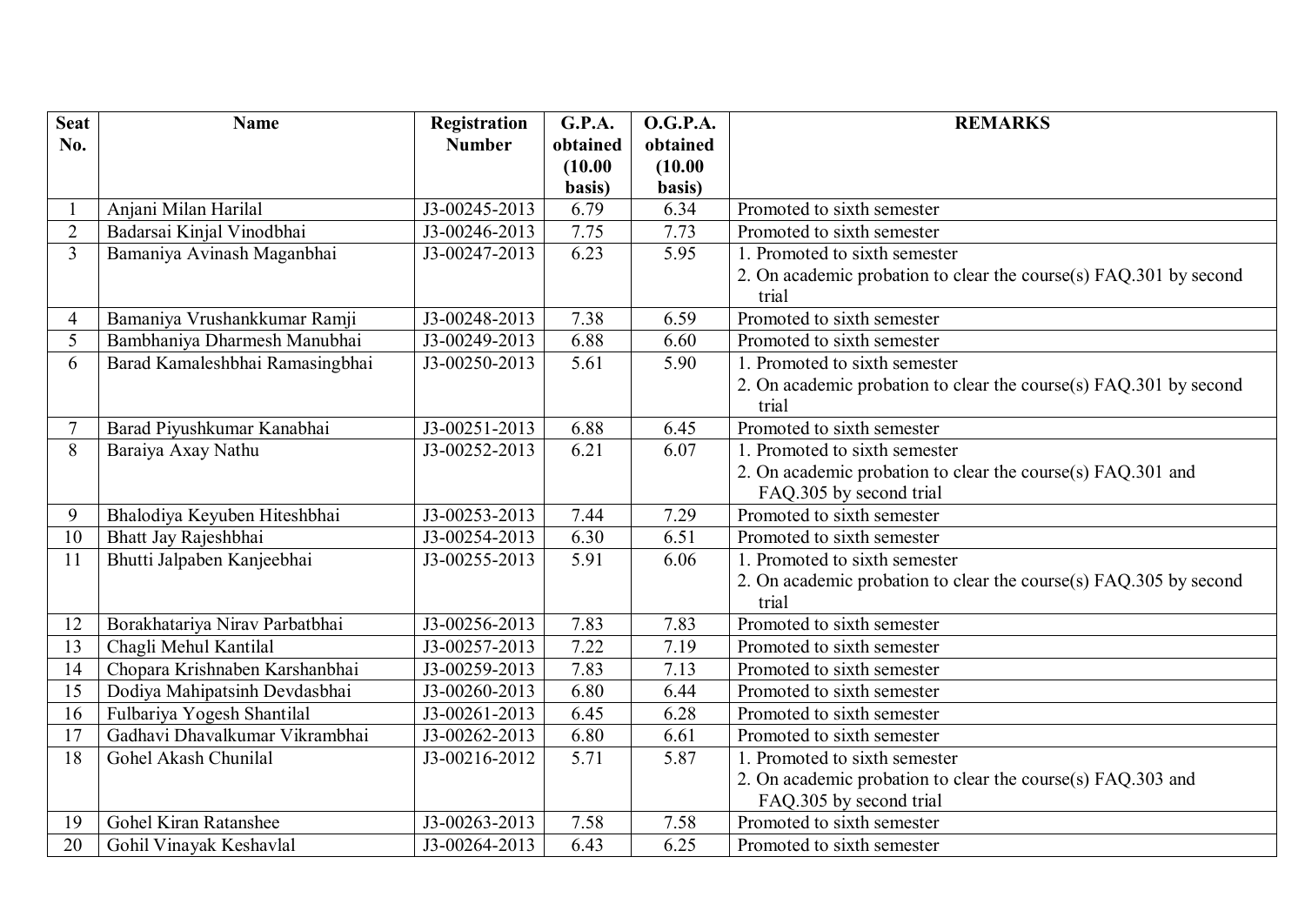| <b>Seat</b>     | <b>Name</b>                      | Registration                | <b>G.P.A.</b> | <b>O.G.P.A.</b> | <b>REMARKS</b>                                                    |
|-----------------|----------------------------------|-----------------------------|---------------|-----------------|-------------------------------------------------------------------|
| No.             |                                  | <b>Number</b>               | obtained      | obtained        |                                                                   |
|                 |                                  |                             | (10.00)       | (10.00)         |                                                                   |
|                 |                                  |                             | basis)        | basis)          |                                                                   |
| 21              | Goriya Dinesh Bhimshi            | J3-00265-2013               | 7.11          | 6.56            | Promoted to sixth semester                                        |
| 22              | Kalaria Kishan Kishorchandra     | J3-00267-2013               | 7.18          | 6.94            | Promoted to sixth semester                                        |
| 23              | Kalasariya Dipak Dhirubhai       | J3-00269-2013               | 6.91          | 6.58            | Promoted to sixth semester                                        |
| 24              | Kandoriya Bharat Alabhai         | J3-00270-2013               | 7.59          | 7.61            | Promoted to sixth semester                                        |
| $\overline{25}$ | Katariya Kinjal Rambhai          | J3-00272-2013               | 5.70          | 5.78            | Promoted to sixth semester                                        |
| 26              | Khava Rajanibhai Sajanbhai       | J3-00273-2013               | 7.60          | 7.20            | Promoted to sixth semester                                        |
| $\overline{27}$ | Malamdi Mayur Tulsidas           | J3-00274-2013               | 7.81          | 7.50            | Promoted to sixth semester                                        |
| 28              | Mevada Jigneshkumar Nanjibhai    | J3-00275-2013               | 6.66          | 6.39            | Promoted to sixth semester                                        |
| $\overline{29}$ | Modi Kiran Piyushbhai            | J3-00276-2013               | 6.75          | 6.61            | Promoted to sixth semester                                        |
| $\overline{30}$ | Mori Miraben Ranvirbhai          | J3-00277-2013               | 7.01          | 6.69            | Promoted to sixth semester                                        |
| 31              | Mori Sandipkumar Mansinhbhai     | J3-00278-2013               | 6.35          | 6.29            | Promoted to sixth semester                                        |
| 32              | Pansuriya Ajay Hareshbhai        | J3-00279-2013               | 6.34          | 6.10            | Promoted to sixth semester                                        |
| 33              | Paramar Laleet Sudheerbhai       | J3-00280-2013               | 6.89          | 6.60            | Promoted to sixth semester                                        |
| 34              | Pargi Narendrakumar Arjunsinh    | $\overline{J}$ 3-00281-2013 | 5.63          | 5.82            | 1. Promoted to sixth semester                                     |
|                 |                                  |                             |               |                 | 2. On academic probation to clear the course(s) FAQ.301 and       |
|                 |                                  |                             |               |                 | FAQ.305 by second trial                                           |
| 35              | Patel Nikunjkumar Kiritbhai      | J3-00283-2013               | 5.98          | 6.02            | 1. Promoted to sixth semester                                     |
|                 |                                  |                             |               |                 | 2. On academic probation to clear the course(s) FAQ.305 by second |
|                 |                                  |                             |               |                 | trial                                                             |
| 36              | Rathod Jayesh Babubhai           | J3-00284-2013               | 6.07          | 6.03            | 1. Promoted to sixth semester                                     |
|                 |                                  |                             |               |                 | 2. On academic probation to clear the course(s) FAQ.301 by second |
|                 |                                  |                             |               |                 | trial                                                             |
| 37              | Sagar Khara                      | J3-00285-2013               | 7.94          | 7.69            | Promoted to sixth semester                                        |
| $\overline{38}$ | Savaliya Nayankumar Bavchandbhai | J3-00286-2013               | 7.10          | 6.67            | Promoted to sixth semester                                        |
| 39              | Solanki Gaurav Bhogilal          | J3-00288-2013               | 7.02          | 7.01            | Promoted to sixth semester                                        |
| 40              | Solanki Ravinaben Dhirubhai      | J3-00289-2013               | 7.90          | 7.84            | Promoted to sixth semester                                        |
| 41              | Sosa Kanak Jethabhai             | J3-00290-2013               | 7.14          | 7.25            | Promoted to sixth semester                                        |
| 42              | Tandel Dharmgnaben Harishbhai    | J3-00291-2013               | 7.04          | 6.77            | Promoted to sixth semester                                        |
| 43              | Taral Pravinkumar Vaghabhai      | J3-00292-2013               | 6.37          | 6.07            | Promoted to sixth semester                                        |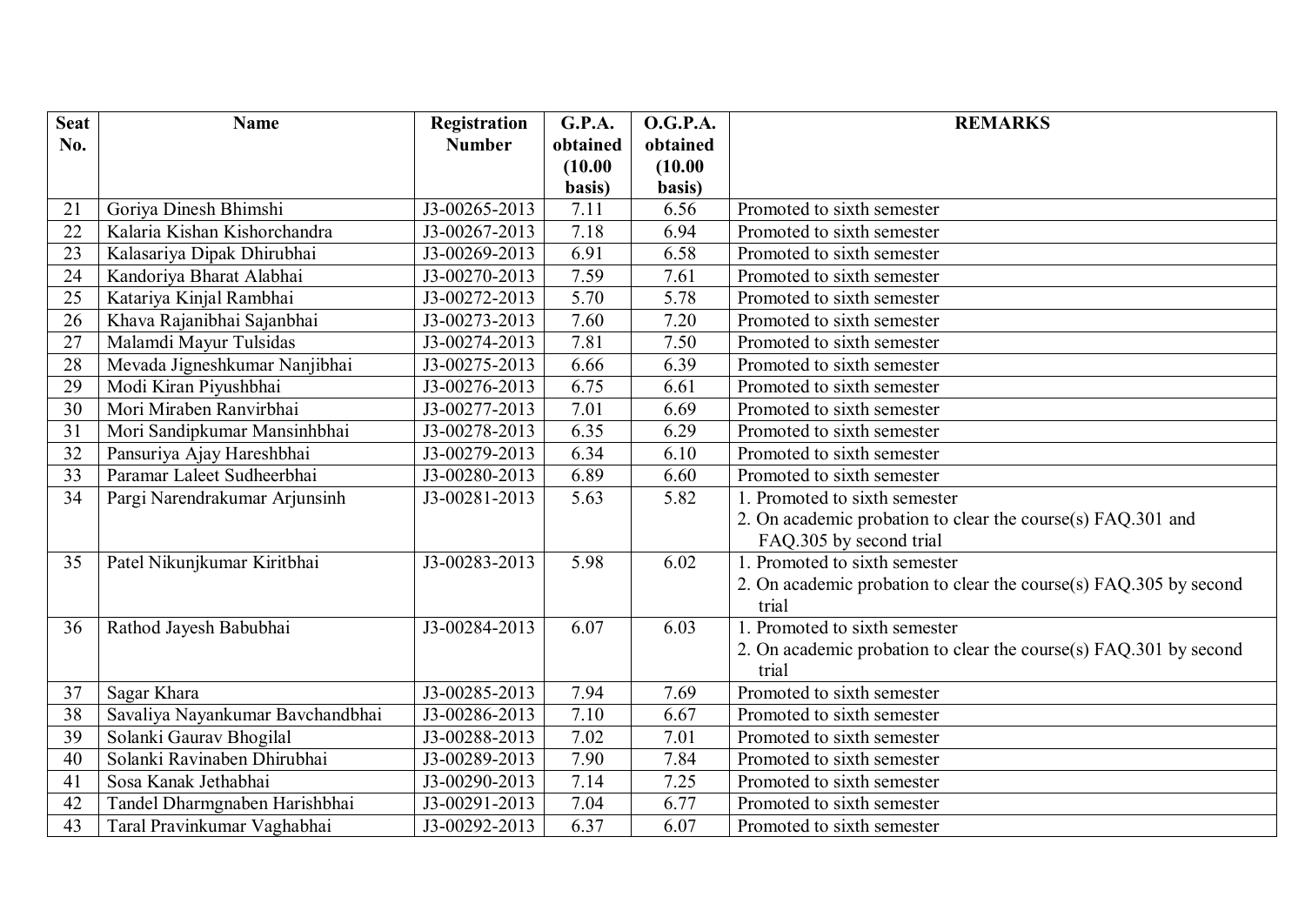| <b>Seat</b> | <b>Name</b>                  | Registration  | G.P.A.   | <b>O.G.P.A.</b> | <b>REMARKS</b>             |
|-------------|------------------------------|---------------|----------|-----------------|----------------------------|
| No.         |                              | <b>Number</b> | obtained | obtained        |                            |
|             |                              |               | (10.00)  | (10.00)         |                            |
|             |                              |               | basis)   | basis)          |                            |
| 44          | Toralben Muniya              | J3-00293-2013 | 7.90     | 7.62            | Promoted to sixth semester |
| 45          | Vadher Dipesh Ramjibhai      | J3-00294-2013 | 6.99     | 6.48            | Promoted to sixth semester |
| 46          | Vadher Niravkumar Rajseebhai | J3-00295-2013 | 6.70     | 6.37            | Promoted to sixth semester |
| 47          | Vala Omdevsinh Jayvantsinh   | J3-00296-2013 | 7.26     | 6.89            | Promoted to sixth semester |
| 48          | Vala Sanjaykumar Rambhai     | J3-00297-2013 | 6.50     | 6.29            | Promoted to sixth semester |

 The result of **Sixth Semester (Supple.)** of **B.F.Sc.** degree course examination conducted by the Junagadh Agricultural University in the month of **DECEMBER-2015** at College of Fisheries Science, J.A.U., Veraval is declared as under.

| <b>Seat</b> | <b>Name</b>                  | Registration  | G.P.A.   | <b>O.G.P.A.</b> | <b>REMARKS</b>              |
|-------------|------------------------------|---------------|----------|-----------------|-----------------------------|
| No.         |                              | <b>Number</b> | obtained | obtained        |                             |
|             |                              |               | (10.00)  | (10.00)         |                             |
|             |                              |               | basis)   | basis)          |                             |
|             | Baraiya Bhavyesh Meghjibhai  | J3-00206-2012 | 6.95     | 6.63            | Promoted to eighth semester |
|             | Khoraba Jayshri Bhagyanji    | J3-00223-2012 | 5.71     | 5.91            | Promoted to eighth semester |
|             | Rathod Hasmukhbhai Dilipbhai | J3-00233-2012 | 6.11     | 6.50            | Promoted to eighth semester |
|             | Vagh Bharatkumar Hareshbhai  | J3-00242-2012 | 5.90     | 5.84            | Promoted to eighth semester |
|             | Vanavi Rajesh Jayantilal     | J3-00166-2010 | 5.84     | 5.72            | Promoted to eighth semester |

 The result of **Seventh Semester (Regular)** of **B.F.Sc.** degree course examination conducted by the Junagadh Agricultural University in the month of **DECEMBER-2015** at College of Fisheries Science, J.A.U., Veraval is declared as under.

| <b>Seat</b> | <b>Name</b>                 | Registration  | G.P.A.   | <b>O.G.P.A.</b> | <b>REMARKS</b>              |
|-------------|-----------------------------|---------------|----------|-----------------|-----------------------------|
| No.         |                             | <b>Number</b> | obtained | obtained        |                             |
|             |                             |               | (10.00)  | (10.00)         |                             |
|             |                             |               | basis)   | basis)          |                             |
|             | Barad Mamataben Mansingbhai | J3-00205-2012 | 8.20     | 7.55            | Promoted to eighth semester |
|             | Baraiya Bhavyesh Meghjibhai | J3-00206-2012 | 7.90     | 6.83            | Promoted to eighth semester |
|             | Bharda Sheetal Kanubhai     | J3-00207-2012 | 8.40     | 7.18            | Promoted to eighth semester |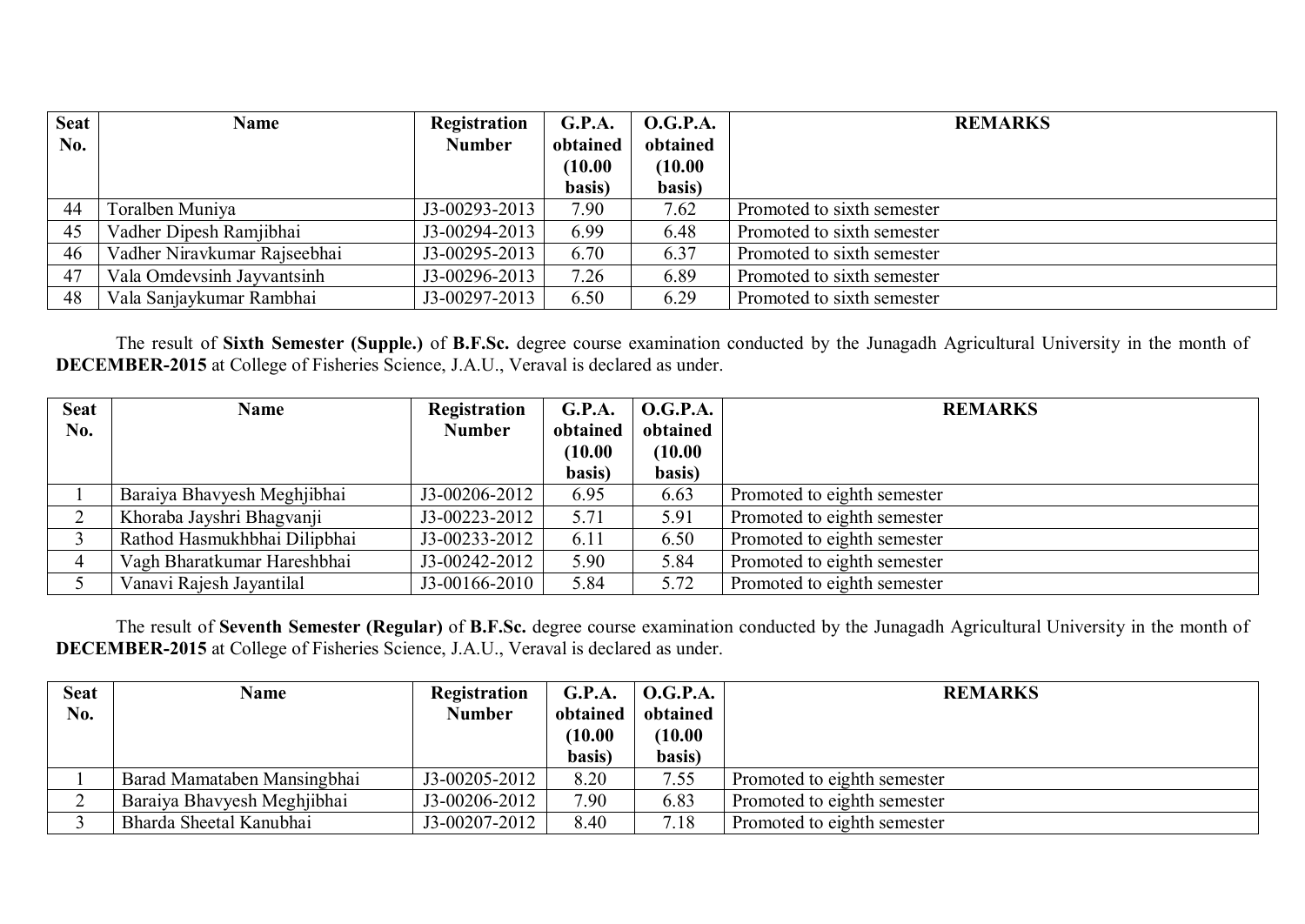| <b>Seat</b>     | <b>Name</b>                      | Registration  | G.P.A.   | <b>O.G.P.A.</b> | <b>REMARKS</b>              |
|-----------------|----------------------------------|---------------|----------|-----------------|-----------------------------|
| No.             |                                  | <b>Number</b> | obtained | obtained        |                             |
|                 |                                  |               | (10.00)  | (10.00)         |                             |
|                 |                                  |               | basis)   | basis)          |                             |
| 4               | Bhayani Vishalkumar Madhubhai    | J3-00208-2012 | 7.20     | 7.00            | Promoted to eighth semester |
| 5               | Chamudiya Siddharth Ramjibhai    | J3-00209-2012 | 7.70     | 7.01            | Promoted to eighth semester |
| 6               | Chauhan Asmita Babubhai          | J3-00210-2012 | 8.00     | 6.89            | Promoted to eighth semester |
| $\overline{7}$  | Dalki Jayshriben Ramjibhai       | J3-00213-2012 | 7.60     | 6.89            | Promoted to eighth semester |
| 8               | Fofandi Roshniben Damjibhai      | J3-00215-2012 | 7.60     | 7.14            | Promoted to eighth semester |
| 9               | Goswami Megha Dineshgiri         | J3-00218-2012 | 7.80     | 7.74            | Promoted to eighth semester |
| 10              | Jamod Dhara Pradipbhai           | J3-00184-2011 | 7.80     | 6.87            | Promoted to eighth semester |
| 11              | Jungi Dhaval Naran               | J3-00220-2012 | 7.90     | 6.48            | Promoted to eighth semester |
| 12              | Kalkani Manishkumar Bhupatbhai   | J3-00222-2012 | 7.20     | 7.19            | Promoted to eighth semester |
| 13              | Khoraba Jayshri Bhagvanji        | J3-00223-2012 | 7.90     | 6.22            | Promoted to eighth semester |
| 14              | Kuhada Dharmistha Devjibhai      | J3-00224-2012 | 8.60     | 7.21            | Promoted to eighth semester |
| 15              | Madathil Deepa Dileepkumar       | J3-00226-2012 | 9.10     | 7.29            | Promoted to eighth semester |
| 16              | Naghera Asvin Menasibhai         | J3-00228-2012 | 7.90     | 6.72            | Promoted to eighth semester |
| 17              | Parmar Ashvinkumar Velabhai      | J3-00230-2012 | 6.70     | 6.61            | Promoted to eighth semester |
| 18              | Rathod Hasmukhbhai Dilipbhai     | J3-00233-2012 | 7.70     | 6.69            | Promoted to eighth semester |
| 19              | Sikotariya Sanishthakumar Haresh | J3-00237-2012 | 7.90     | 6.70            | Promoted to eighth semester |
| 20              | Solanki Lalji Chunilal           | J3-00238-2012 | 8.30     | 6.77            | Promoted to eighth semester |
| 21              | Solanki Rahul Khodabhai          | J3-00239-2012 | 8.50     | 8.08            | Promoted to eighth semester |
| 22              | Tandel Rutvikkumar Pravinbhai    | J3-00240-2012 | 9.20     | 8.23            | Promoted to eighth semester |
| 23              | Vagh Sarman Naranbhai            | J3-00243-2012 | 8.60     | 7.95            | Promoted to eighth semester |
| 24              | Vaishya Sunil Dhanjibhai         | J3-00244-2012 | 8.40     | 7.03            | Promoted to eighth semester |
| 25              | Vanavi Rajesh Jayantilal         | J3-00166-2010 | 7.80     | 6.05            | Promoted to eighth semester |
| $\overline{26}$ | Agravat Kuldipkumar Rajeshbhai   | J3-00170-2011 | 6.00     | 6.08            | Promoted to eighth semester |
| 27              | Bhadresa Ronak Damodarbhai       | J3-00136-2010 | 7.00     | 5.80            | Promoted to eighth semester |
| 28              | Bhil Bhaveshbhai Bharatbhai      | J3-00174-2011 | 6.60     | 5.89            | Promoted to eighth semester |
| 29              | Chauhan Moin Basirbhai           | J3-00138-2010 | 6.60     | 6.03            | Promoted to eighth semester |
| 30              | Chavda Raviraj Bhupatbhai        | J3-00211-2012 | 5.60     | 6.12            | Promoted to eighth semester |
| 31              | Chovatiya Milan Manaharbhai      | J3-00212-2012 | 7.60     | 6.75            | Promoted to eighth semester |
| 32              | Erada Prakashbhai Bachubhai      | J3-00214-2012 | 6.60     | 6.19            | Promoted to eighth semester |